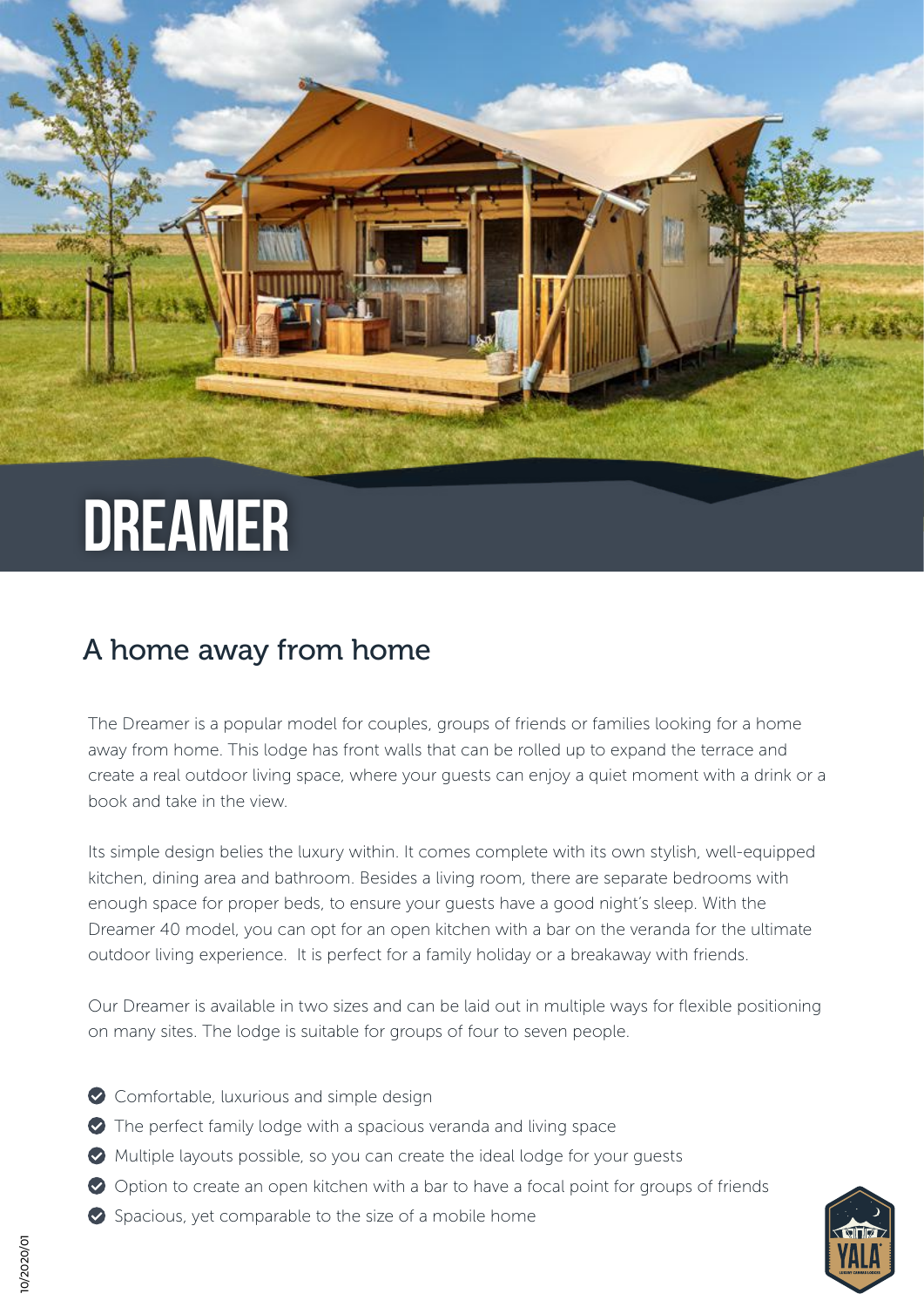## Floorplan dreamer 40

### Dimensions **Features**

| Inner tent    | $40 \text{ m}^2$ | $7.5 \times 5.4$ m |
|---------------|------------------|--------------------|
| Veranda       | $15 \text{ m}^2$ | $5 \times 3$ m     |
| Total surface | 55 $m^2$         |                    |
| Footprint     | $94m^2$          | 95x99m             |



| # Guests   | $4 - 5$ |
|------------|---------|
| # Bedrooms |         |
| Bathroom   | Yes     |
| Kitchen    | Yes     |

#### Floorplan 3D Floorplan 2D



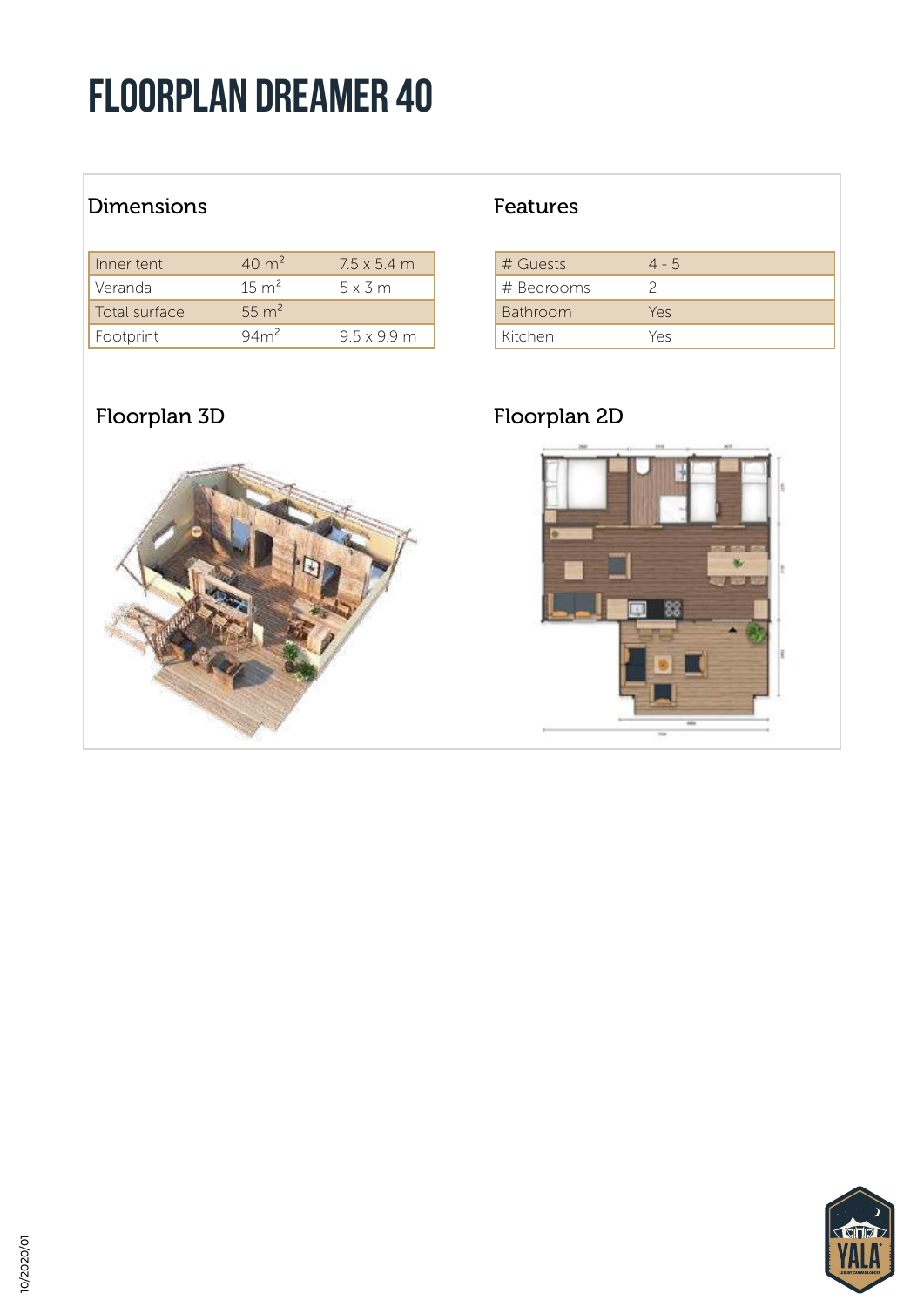## Floorplan dreamer 49

### Dimensions **Features**

| Inner tent    | $49 \text{ m}^2$  | $9 \times 5.4$ m |
|---------------|-------------------|------------------|
| Veranda       | $15 \text{ m}^2$  | $5 \times 3$ m   |
| Total surface | $65 \text{ m}^2$  |                  |
| Footprint     | $109 \text{ m}^2$ | $11 \times 99$ m |

| # Guests        | $6 - 8$          |
|-----------------|------------------|
| # Bedrooms      | 2 (plus box bed) |
| <b>Bathroom</b> | Yes              |
| Kitchen         | Yρς              |

### Floorplan 3D Floorplan 2D



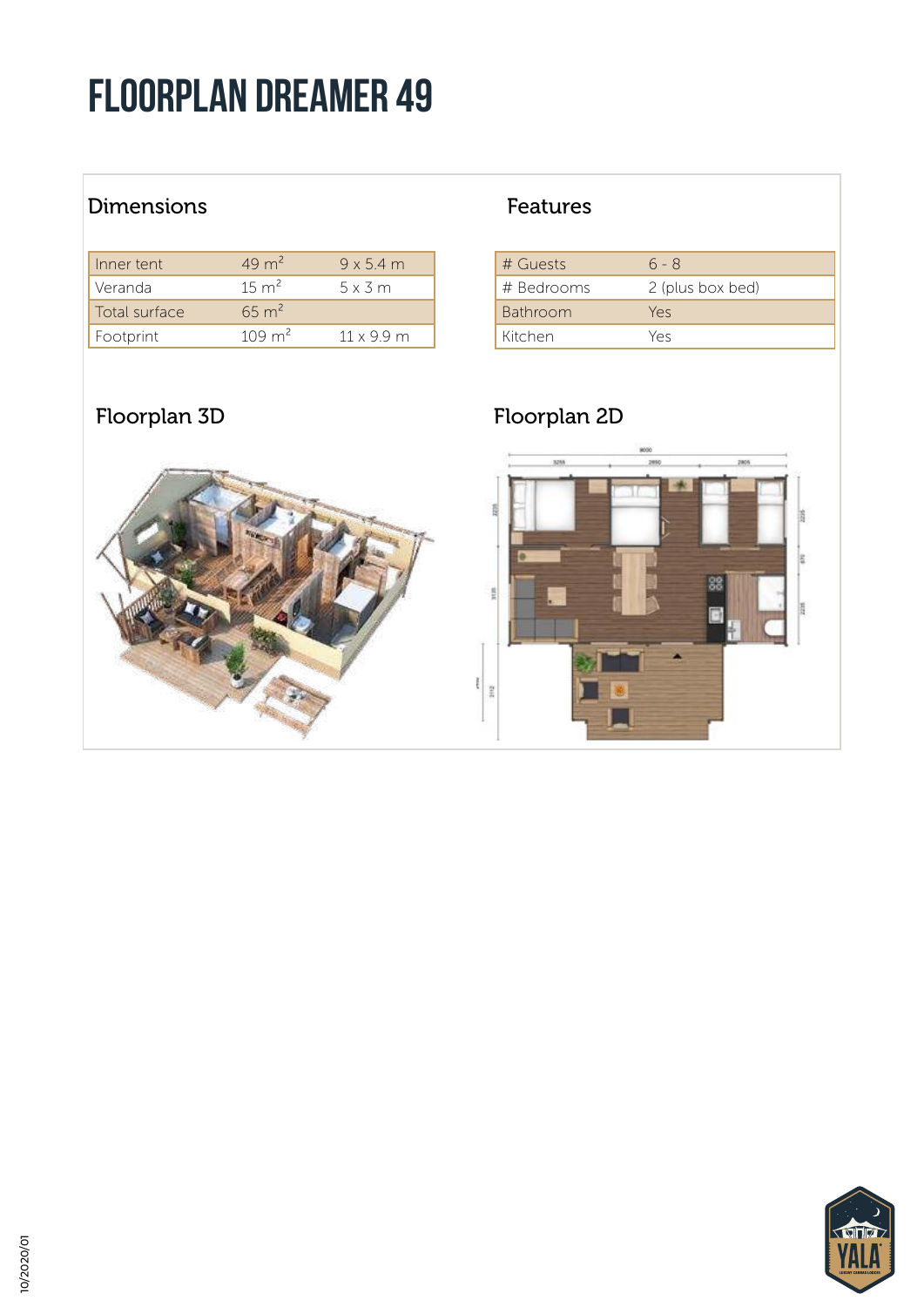## PHOTOS DREAMER